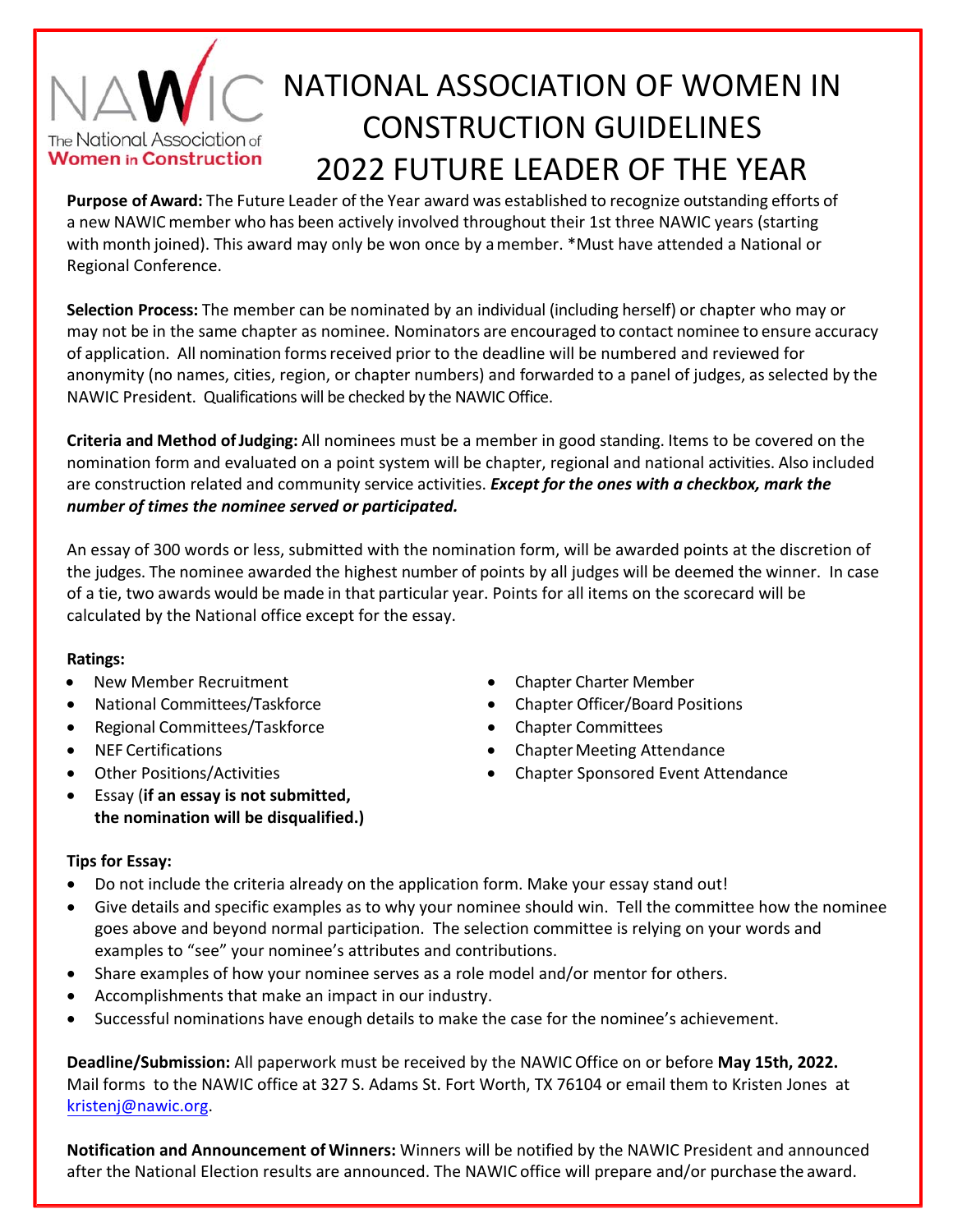



# **2022 Future Leader of the Year Nomination Form**

has been nominated by **with** 

(Nominee's Name) (Nominator's Name)

I certify that the information contained in the attached application form is true to the best of my knowledge and that the nominee is a member ingood standing of the chapter.

Nominator's Signature **Nominator's Signature Date Submitted** 

\*Name of Nominee will not be disclosed to judges. Judges will only receive application and scoring sheets with Nominee Code.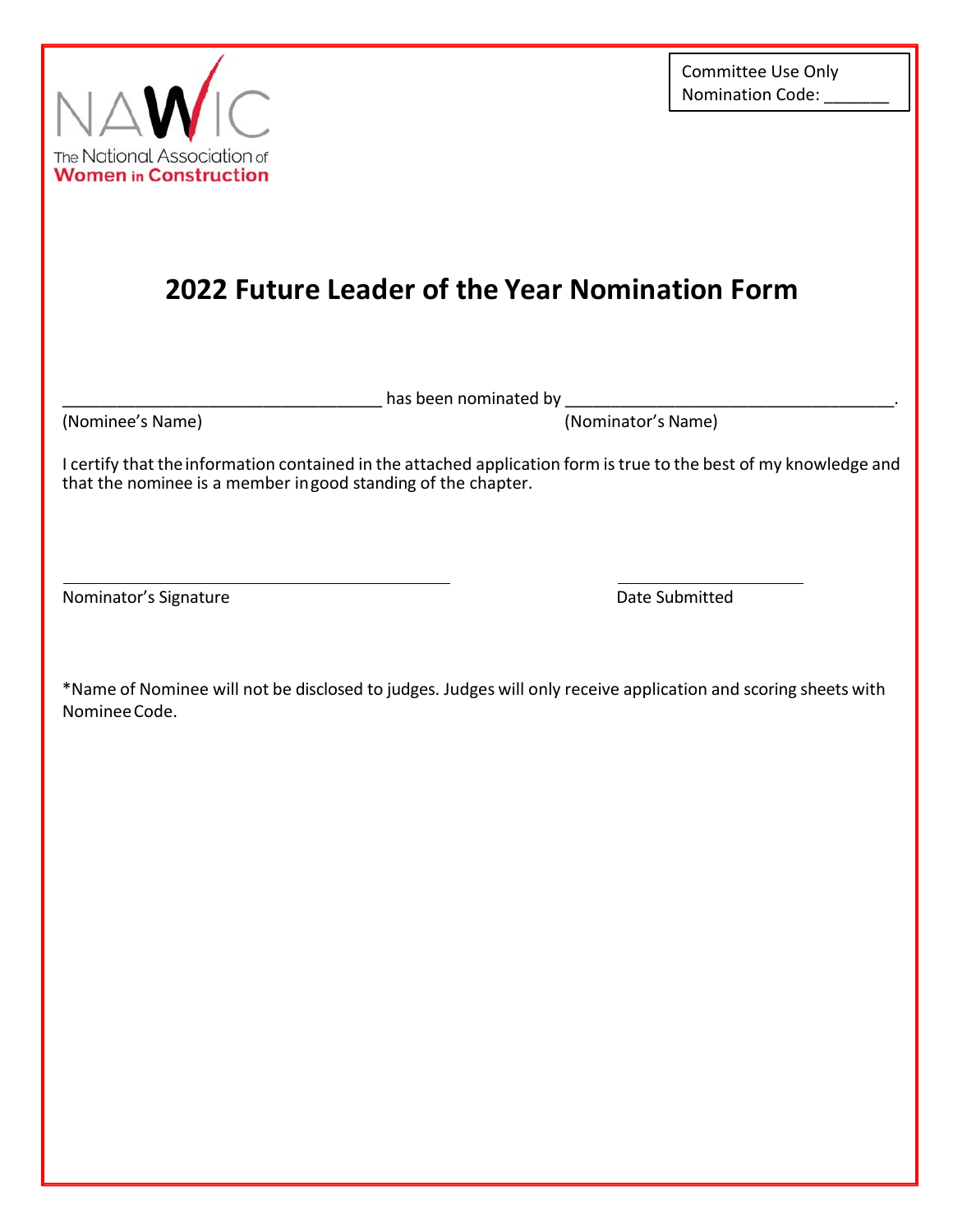Committee Use Only Nomination Code:



*NOTE: It is important to correctly list the nominee's experience with corresponding activities. Listing "served on all chapter committees and chaired most of them" will not*  **Women** in Construction be scored. Except for the ones with a checkbox, mark the number of times the *nominee served or participated.* 

#### **Date Nominee Joined NAWIC:**

□ Nominee is a NAWIC member in good standing and a member for no more than 2 years (starting with month joined).

How many members has nominee recruited for the 2020-2021 year?

### **ChapterOfficer/Board Positions Held for 2020-2021Year:**

☐ President ☐ President‐Elect ☐ Vice President ☐ Secretary ☐ Treasurer ☐ Director ☐ Other: \_\_\_\_\_\_\_\_

| <b>ChapterCommittees:</b>                   | Chair:    | Member: |
|---------------------------------------------|-----------|---------|
| <b>Bylaws</b>                               |           |         |
| <b>Emerging Professionals/Mentoring</b>     |           |         |
| Professional Development & Education (PD&E) |           |         |
| Finance                                     |           |         |
| Marketing                                   |           |         |
| Membership                                  |           |         |
| Safety/OSHA Alliance                        |           |         |
| <b>WIC Week</b>                             |           |         |
| <b>Strategic Planning</b>                   |           |         |
| <b>Block Kids</b>                           |           |         |
| Design Drafting                             |           |         |
|                                             |           |         |
|                                             |           |         |
| <b>Chapter Sponsored Events:</b>            | Attended: |         |
|                                             |           |         |
|                                             |           |         |
|                                             |           |         |
| <b>Regional Committees/Taskforce:</b>       | Chair:    | Member: |
| <b>Bylaws</b>                               |           |         |
| <b>Emerging Professionals/Mentoring</b>     |           |         |
| Professional Development & Education (PD&E) |           |         |
| Marketing                                   |           |         |
| Membership                                  |           |         |
| Memorials                                   |           |         |
| Safety/OSHA Alliance                        |           |         |
| <b>Strategic Planning</b>                   |           |         |
| <b>WIC Week</b>                             |           |         |
| <b>Block Kids</b>                           |           |         |
| <b>Design Drafting</b>                      |           |         |
| <b>NEF Liaison</b>                          |           |         |
|                                             |           |         |